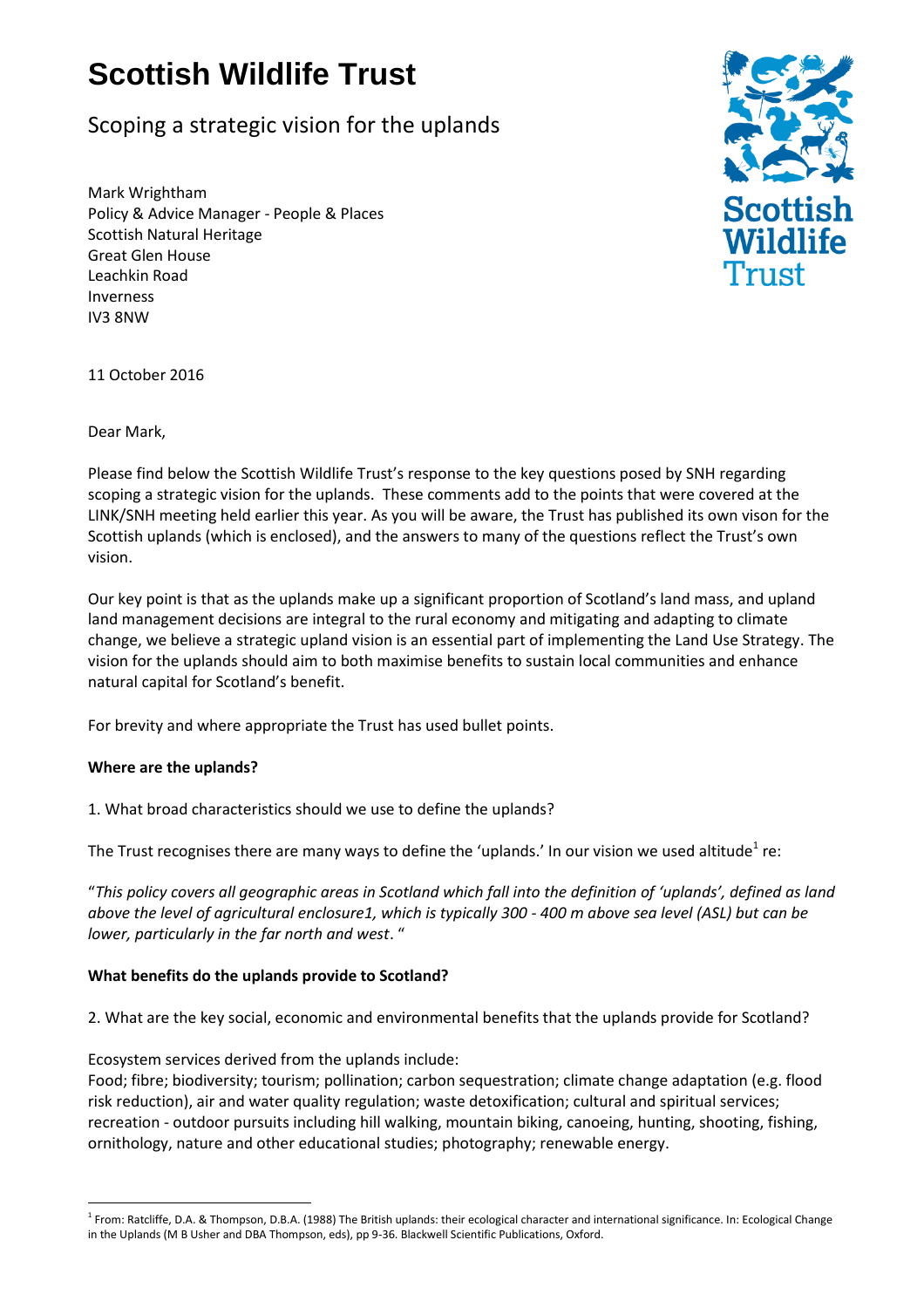It may be helpful to assign benefits in line with the National Ecosystem Assessment groupings of ecosystem services i.e.

- Supporting
- Provisioning
- Regulating
- Cultural

We also recommend a section outlining the 'disbenefits', or in otherwords the liabilities, that arise because of unsustainable upland management and/or perverse incentives such as:

- Degraded peatlands
- Loss of biodiversity
- Increased greenhouse gas emissions
- Reduced soil quality
- Lack of native woodland regeneration
- Increased flood risk
- Increased habitat fragmentation
- Lack of habitat resilience
- Wildlife crime

### 3. How can upland land use help to prevent or reduce the impacts of climate change?

Prevention of climate change (e.g. reduction of greenhouse gas emissions):

 Carbon sequestration through soils, peatlands, woodlands, forestry and shrubs – therefore we need these habitats to be in good condition - which means addressing other land uses, pressure and perverse incentives which impact on them including: drainage, burning, over and under grazing.

Reduction of the impacts of climate change:

- Through adaptation measures using 'nature based solutions' e.g. forestry and woodlands holding back and /or slowing water movement in catchment; restored or intact peatlands acting as 'sponges' to store water; river channel realignment.
- 'Joined up' landscapes increasing ecological resilience (thereby contributing to ecosystem health) e.g. ecological networks allowing genetic exchange and a more permeable landscape for species movement'
- Increasing ecological resilience through ensuring protected sites are in good ecological condition and are connected at the landscape scale'
- Promoting management which protects or enhances biodiversity at the catchment scale'

### **What should an upland vision include?**

 $\overline{a}$ 

4. A strategic vision could inform decisions about the balance between different land uses in different parts of the uplands and ecosystems linked lower down in the catchment. What are the key choices that an upland vision should address, and why?

To get the balance right and deliver sustainable upland land management, the starting point should be adopting an ecosystem approach<sup>2</sup> and part of this involves habitat mapping of 'opportunities and constraints' to maximise ecosystem benefits and minimise environmental damage (See Policy Futures 1: Living Landscapes<sup>3</sup>). For example: identifying suitable areas (and targeting incentives) for tree

<sup>&</sup>lt;sup>2</sup> <https://www.cbd.int/ecosystem/> - integral to this is the involvement of local communities and the recognition that management should involve all stakeholders and balance local interests with the wider public interest.

<sup>3</sup> http://scottishwildlifetrust.org.uk/docs/002\_050\_\_publications\_\_Policy\_Futures\_Series\_1\_Living\_Landscapes\_\_1292841506.pdf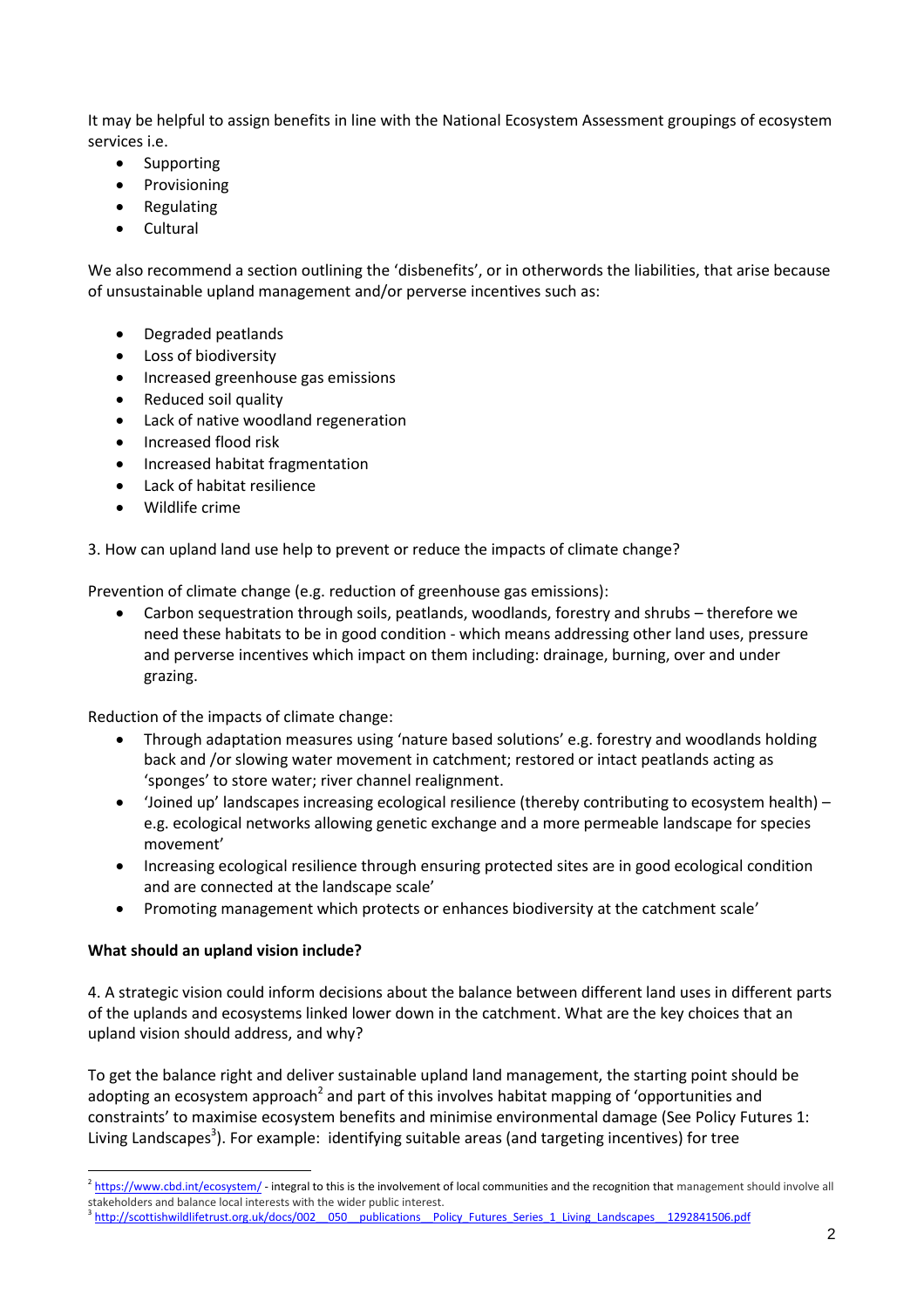planting/regeneration in upper catchment to deliver multiple benefits including: slowing water movement, increasing water quality, preventing landslides, increasing biodiversity and ecological connectivity, storing carbon and potential for agroforestry. For maximum results, the grazing regime and stocking densities (either by sheep and/or deer) would need to be examined and fit with desired outcomes.

Key choices to be addressed to deliver an upland vison include:

- How to maximise carbon storage- e.g. by restoring peatlands, encouraging woodland regeneration, or native woodland/forestry planting – but also to identify areas where tree planting is a sub optimum solution  $-e.g.$  on deep peat
- How to reduce flood risk and improve water quality
- How to maximise other ecosystem services with appropriate incentives
- How to maximise economic benefits for local communities
- Resolution of conflicting land use objectives such as:
	- o managing deer densities for private sporting interest versus appropriate densities for addressing the public interest
	- $\circ$  driven grouse moor management e.g. where practices such as muirburn on deep peat are incompatible with climate change objectives and contribute to decreased water quality
	- o siting of renewable energy projects
	- o restocking conifers on degraded peatlands
	- o restoring drained peatlands which have been used for sheep grazing
	- o identifying 'rewilding' sites and suitable areas for species translocations and or reintroductions
	- o high sheep stocking densities vs low stocking density grazing
- 5. Are there any other topics or issues that should be included in an upland vision, and if so why?

It will be important to set policy context and identify cross cutting issues such as:

- Climate Change Act
- Land Reform Act
- Scottish Biodiversity Strategy
- Forestry Strategy
- Water Framework Directive and Flood Risk Management
- Deer Act and Wild Deer a National Approach

Other issues that should be included because they influence land management decisions or arise from land management decisions include:

• subsidies

 $\overline{a}$ 

- perverse incentives
- climate change mitigation and adaptation
- local economy and cost of choices
- creating resilient landscapes
- recognising keystone species including reintroductions

6. Are there any topics or issues that should be excluded from an upland vision, and if so why?

### **How should the vision be developed?**

7. Which stakeholders do you think it would be particularly important to involve, and how? Would particular approaches be needed, for example, to reach particular groups?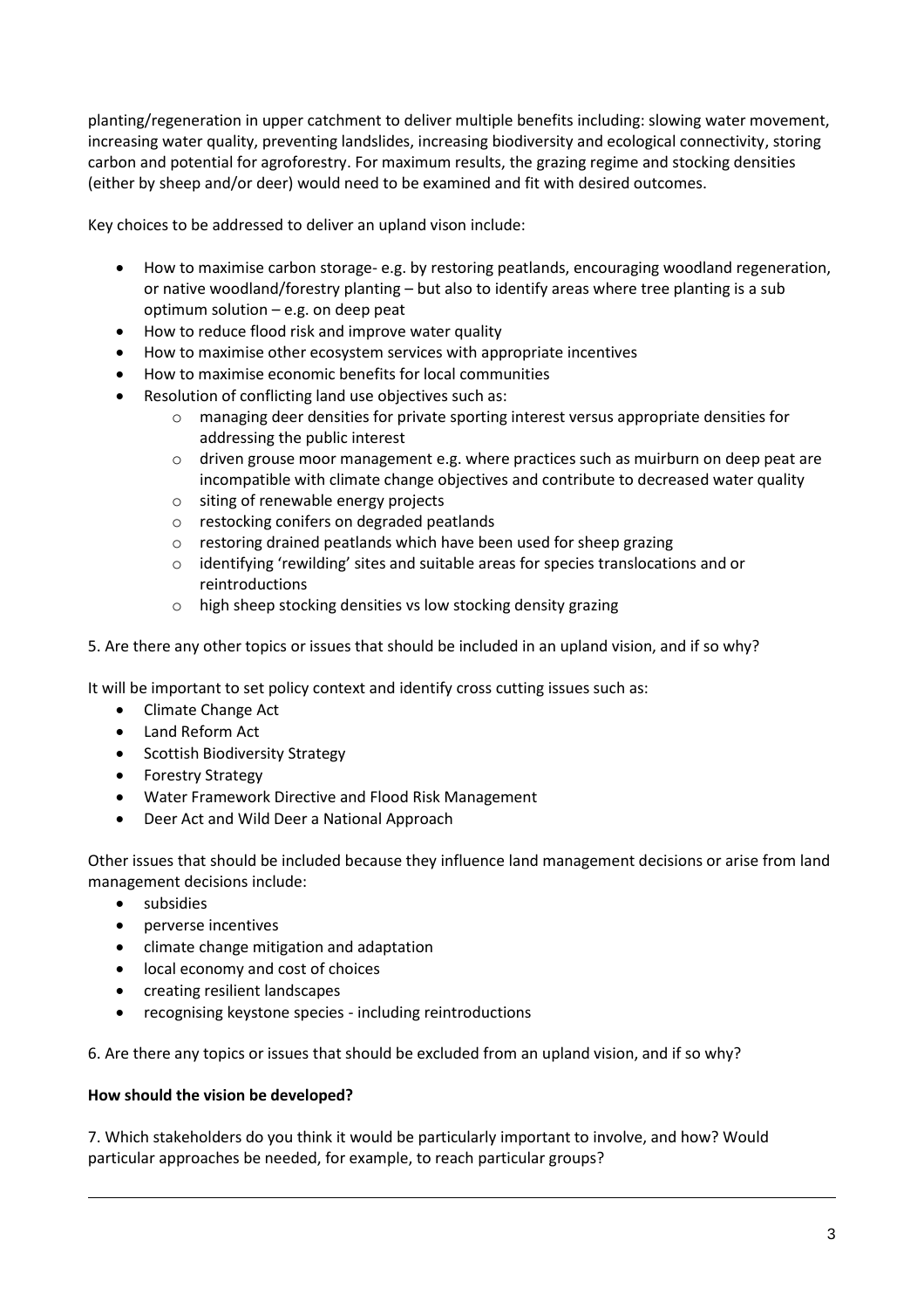Suggested stakeholders to involve (and to note here, the Trust would like to be involved in the process) include:

- Representative bodies of land managers and sample of land manager practitioners
- Sporting interest bodies
- Statutory agencies
- Enterprise development agencies
- Relevant research institutes
- Economists and land agents
- A sample of local authorities and both national parks
- Visit Scotland
- Community groups both rural and urban
- Young Scot
- Key recreational user groups
- NGOs

Workshops should be visual, include scenarios and held in a 'charrette' style. To engage hard to reach groups – allotting appropriate times and location of events will be important.

A balance will need to be struck regarding the level of engagement to ensure inclusion of desired stakeholders but it should not be so exhaustive that the process becomes too drawn out. Facilitators from the two LUS pilot projects should be consulted.

8. What are your views on the process that might be needed to bring together the key interests and develop a shared vision?

A model similar to the Scottish Access Forum could be a helpful one to replicate – with equal representations from different stakeholder groups. Alternatively a process such as that used for the Wild Fisheries Review with a small independent Panel gathering evidence and making recommendations to Scottish Ministers.

This process should not only be about developing the vision it should help build a shared set of outcomes and measures of success, and co-ordinate best practice guidelines for applying the vision through regional land-use partnerships under the Scottish Land Use Strategy. The visioning process is just the start of the process and it is important that this is followed through into policy, best practice and real change to land management. The focus must be on maximising benefits and incentivising land managers to achieve desired outcomes.

It is particularly important that the "RAFE" bodies play a full part in the process – both statutory agencies and the relevant Scottish Government divisions.

### **9. Who would be best placed to lead this process?**

There are two options here. 1) A group which is co-chaired by the Cabinet Secretaries for Environment Land Reform and Climate Change and Rural Economy and Connectivity to provide the leadership required from the Scottish Government. Or 2) an independent chair appointed by, and accountable to, Scottish Ministers for progress – akin to the Wild Fisheries Review process model.

An adequately resourced secretariat is required and this could be provided by SNH if adequately resourced.

10. What form should a vision for the uplands take (visual or descriptive, maps, diagrams or text)?